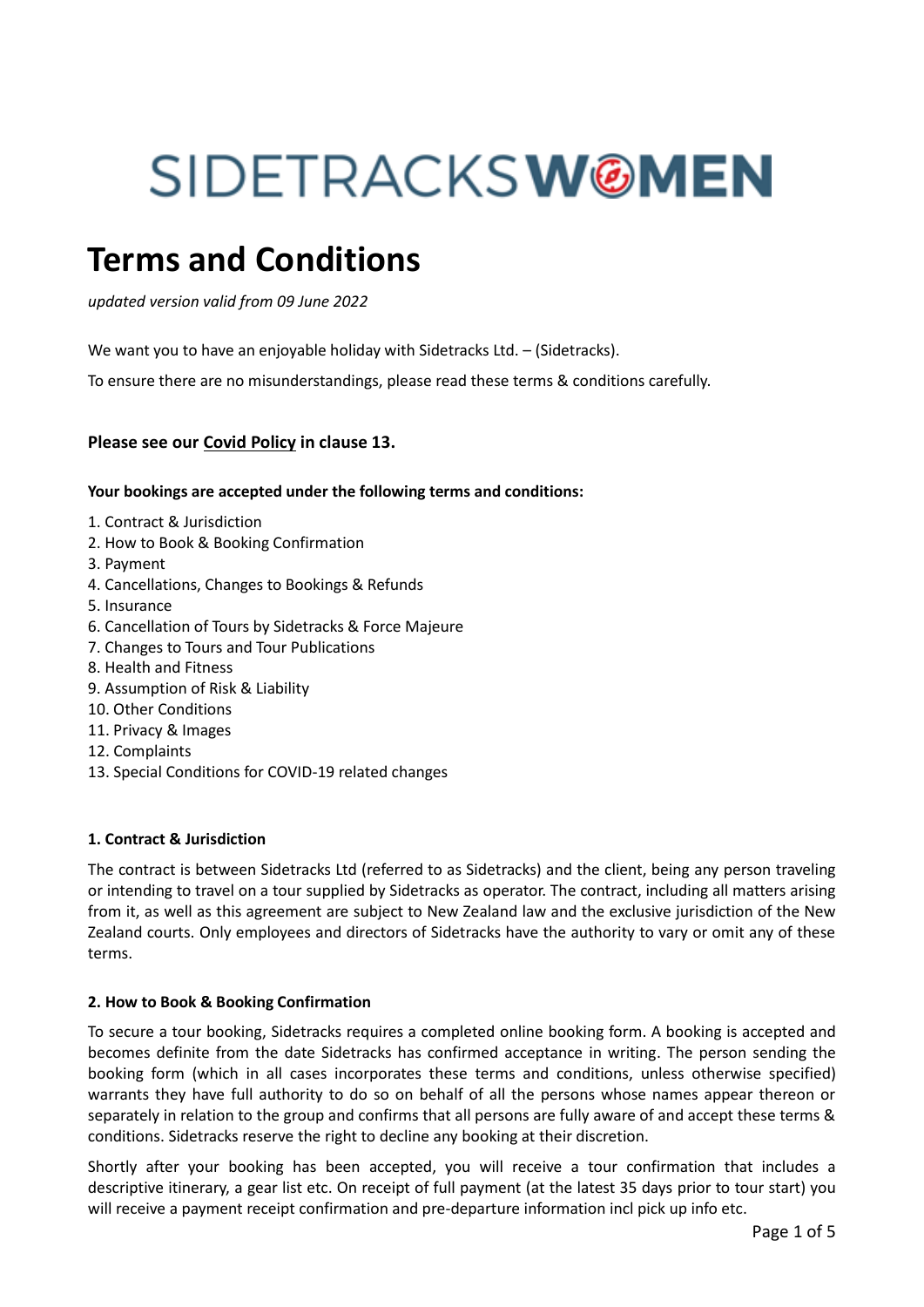# **3. Payment**

A deposit of NZ\$200.00 per person is due at the time of booking. The final payment of the tour cost is due 32 days prior to departure.

All payments are to be made in New Zealand dollars and can be paid by direct banking into the bank account stated on the booking form.

In case of non-payment of the balance by the due date, Sidetracks will treat the booking as cancelled unless the client communicates to the contrary.

All prices include New Zealand Goods and Services Tax of 15%.

# **4. Cancellations, Changes to Bookings & Refunds**

Changes to bookings can be made up to 31 days prior to departure and are subject to a \$100 processing fee.

Possible changes are a change to the same tour on a different date or a change to a different tour. Changes are only possible to published tour dates.

Changes made later than 31 days prior to departure are treated as cancellations.

A cancellation takes effect upon receipt of your written notice by Sidetracks. Cancellation fees are per person and subject to the following:

- Up to 31 days before the tour departure date a \$200 cancellation fee applies
- From 30 to 14 days before the departure date a cancellation fee of 50% of the tour package price\* applies
- From 13 days before the departure date a cancellation fee of 100% of the tour package price\* applies
- \* Tour package price is defined as the tour fee + single accommodation supplement if applicable.

After tour commencement, no refunds are available, ie no refund for arriving late or leaving a tour early, or for any unused services included in the price.

These cancellation fees are not negotiable. We highly recommend that you purchase travel insurance.

#### **5. Insurance**

Sidetracks strongly recommends all travelers, including domestic clients, take out tour cancellation insurance together with all other necessary travel insurance to guard against the unexpected.

#### **6. Cancellation of Tours by Sidetracks & Force Majeure**

Sidetracks reserves the right to cancel any tour due to insufficient confirmed bookings (please see tour details for minimum numbers) up to 28 days before the tour start date. On the rare occasion when Sidetracks must cancel a tour, an alternative tour will be offered or all payments to date will be refunded.

Sidetracks is not responsible or liable for any penalty charges and expenses incurred in preparation for any cancelled tour (ie connecting air fares)**.** You will not be entitled to claim any additional amount or seek any compensation for expenses, loss of time or inconvenience which may result from the cancellation.

If Sidetracks is prevented (directly or indirectly) from performing any of its obligations under this agreement by reason of act of God, strikes, trade disputes, fire, breakdowns, epidemics and pandemics, interruption of transport, government or political action, travel bans imposed by governments, acts of war or terrorism, acts or omissions of a third party or any other cause whatsoever outside Sidetracks' reasonable control, Sidetracks will be under no liability whatsoever to you, and may, at its option, by written notice to you, cancel the tour, wherein clause 4 of these conditions will apply in respect of cancellation fees.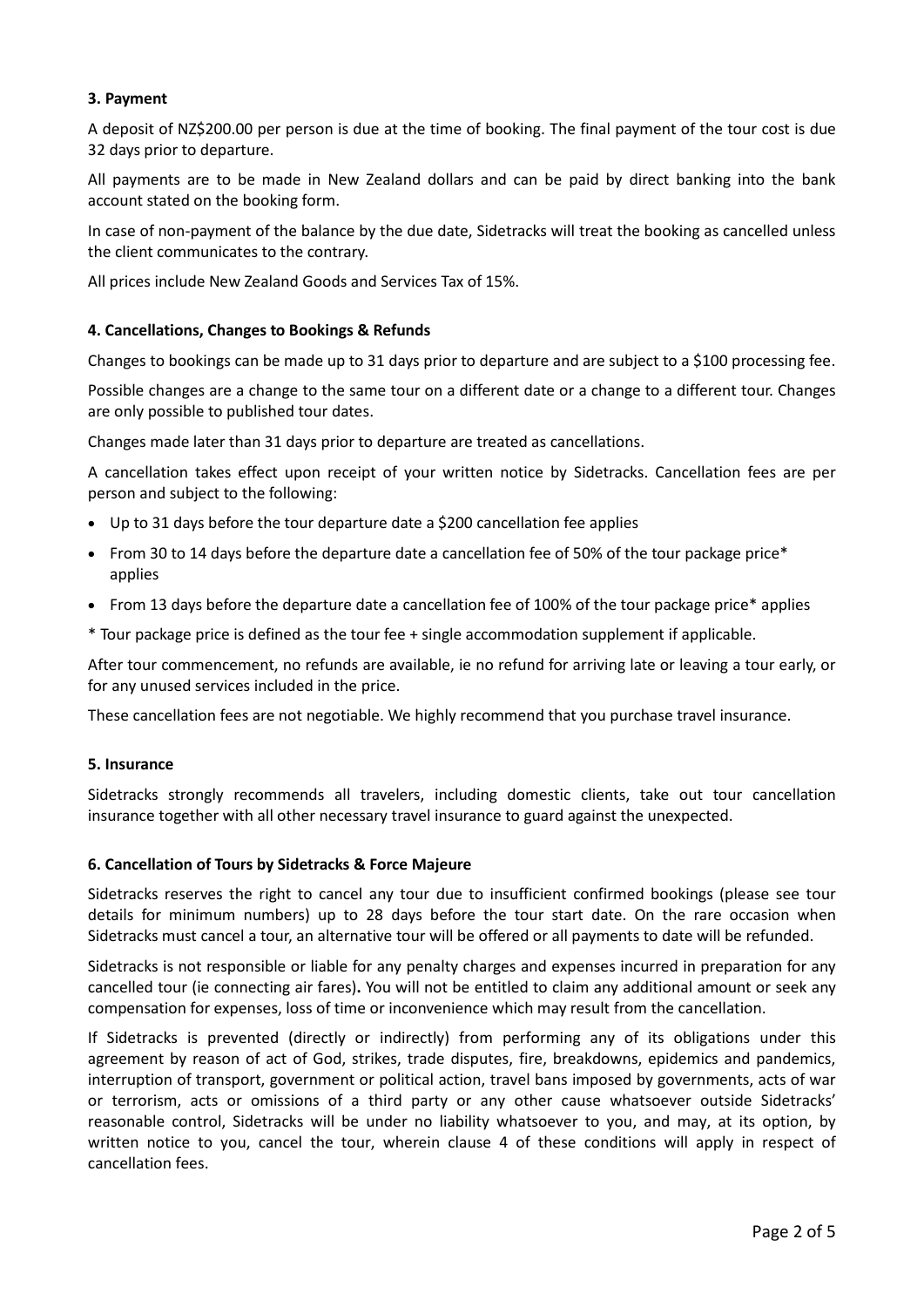# **7. Changes to Tours and Tour Publications**

Sidetracks reserves the right to make route and programme modifications as needed due to weather or other unforeseen circumstances that affect the safety of participants and guides of the tour. The decision is made by the tour leader, or any other authorised person of Sidetracks, at the time and is made in the best interest of the group. Every reasonable endeavour will be made to keep to published schedules, but no guarantee is given. Sidetracks and/or their contracted suppliers cannot be held responsible for these changes. Changes will be advised to the client as soon as reasonably possible. Where a tour service needs to be changed, a substitute of similar quality or standard will be provided.

Sidetracks reserves the right to change any of the facilities, services or prices described in any of its publications, including any website.

# **8. Health and Fitness**

It is your responsibility to choose a tour within your capabilities. As with most activities, the fitter you are prior to the tour, the more enjoyable it will be. The majority of tours offered require clients to be in reasonably good health. If you have a medical, physical or mental condition you must disclose this to us upon booking. You will have to provide Sidetracks with a signed health information and release form prior to tour departure.

If you have any doubts about your suitability for a tour, please contact your doctor. You are also welcome to discuss any health and fitness enquiries with Sidetracks.

# **9. Assumption of Risk & Liability**

Adventure activities have an element of risk, and all clients need to realise there is no absolute guarantee of safety. The additional dangers and risks associated with adventure travel may include difficult and dangerous terrain, extremes of weather, including sudden and unexpected changes, remoteness from normal medical services and from communications, and evacuation difficulties in the event of illness or injury.

Sidetracks as operator finalises all arrangements for these tours on the express condition that it shall not be held liable for any injury, loss, accident, delay or irregularity which may occur either by reason of any defect in any vehicle, vessel or equipment, by acts of God or through the acts of default of any company or person engaged in conveying the passengers or in carrying out our arrangements of the tours or otherwise in connection herewith.

Sidetracks reserves the right to cancel any activity if we become concerned for any reason for your safety or that of any other person (eg bad weather conditions). We also reserve the right to withdraw any person who in our opinion is likely to endanger themselves or others. If you feel unsure about any particular adventure activity, please consult your tour leader who may be able to offer an alternative option.

You will be required to sign a liability release form for Sidetracks before commencing any tour or activity, as well as additional waivers for other operators whose equipment or activities are part of or used for the Sidetracks tour (eg bike rental companies).

Sidetracks accepts no liability for any action or activity undertaken by the client that is arranged independently of Sidetracks.

# **10. Other Conditions**

# **Minimum Age**

The minimum age for participation in our tours is 18 years.

# **Airlines and other transport providers**

These conditions are not issued on behalf of, and do not commit any airlines or transport operators, whose services may be used in conjunction with a Sidetracks tour. Should an airline amend or cancel a scheduled flight, such an amendment or cancellation will not be considered a cancellation of the Sidetracks tour. Any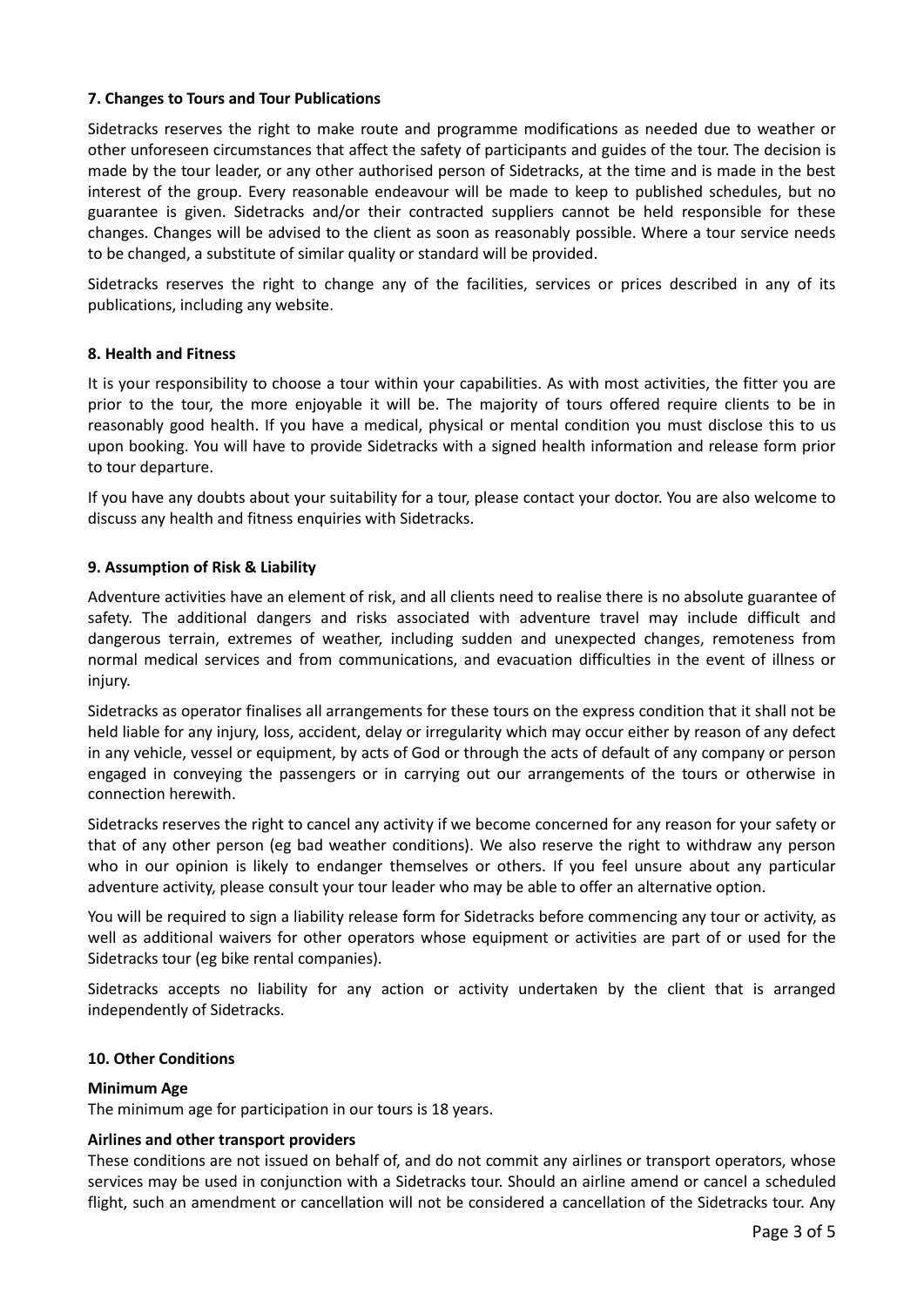flights or other transport that is outside the control of Sidetracks is subject to the conditions of the carrying airline or other transport entity.

# **11. Privacy & Images**

The information supplied by you on the booking form, medical form and liability release form will only be used by Sidetracks. However, in the unlikely event of an accident, any special medical or personal information may be supplied to medical or emergency services personnel.

By accepting these terms and conditions you certify that your image may be used without charge by Sidetracks for promotional purposes including but not limited to the website, printed promotional items and promotional presentations, unless you notify us in writing that you do not wish to have your image used for these purposes.

# **12. Complaints**

If you have a complaint about any of the travel arrangements, you must advise the relevant supplier and the tour leader at the time and inform Sidetracks in writing. If the supplier and Sidetracks know about the problems, there will be an opportunity to settle any grievance or complaint.

# **13. Special Conditions for COVID-19 related changes**

# **Covid Policy:**

To help us provide safe and responsible travel the following applies on all tours:

- all tour guides and participants need to be free of any Covid symptoms in the last three days before the tour starts
- all tour guides and participants need to have done a RAT test in the 24 hours before the tour starts
- the RAT test needs to be negative to participate in the tour.

By booking a Sidetracks Women tour you accept our Covid Policy as stated above.

# **What happens if I am a household contact of a COVID-19 case?**

The recommended health requirement for being a household contact is that you isolate for a period of 7 days*.* If you are in isolation and can complete the 7 days with a negative test before departure, you can join the tour as planned.

If you can not complete your isolation period before the tour starts, our standard booking cancellation clauses will apply.

# **What happens if there is a case of COVID-19 on my tour?**

If you or someone else on your tour develops symptoms of COVID-19 while travelling with us, we will assist you to access appropriate medical care as quickly as possible. We will follow the advice of local health authorities on whether a COVID-19 test is required, whether there is a need to self-isolate or whether there is a risk to other travellers in the group. We will help contact family and friends if needed, as well as provide support getting to hospitals or medical centres if required.

Should COVID-19 be confirmed, our full health and safety protocols will be enacted, including informing local health authorities, informing the group of the potential exposure, and sanitation protocols such as deep cleaning and disinfecting of accommodation and transport.